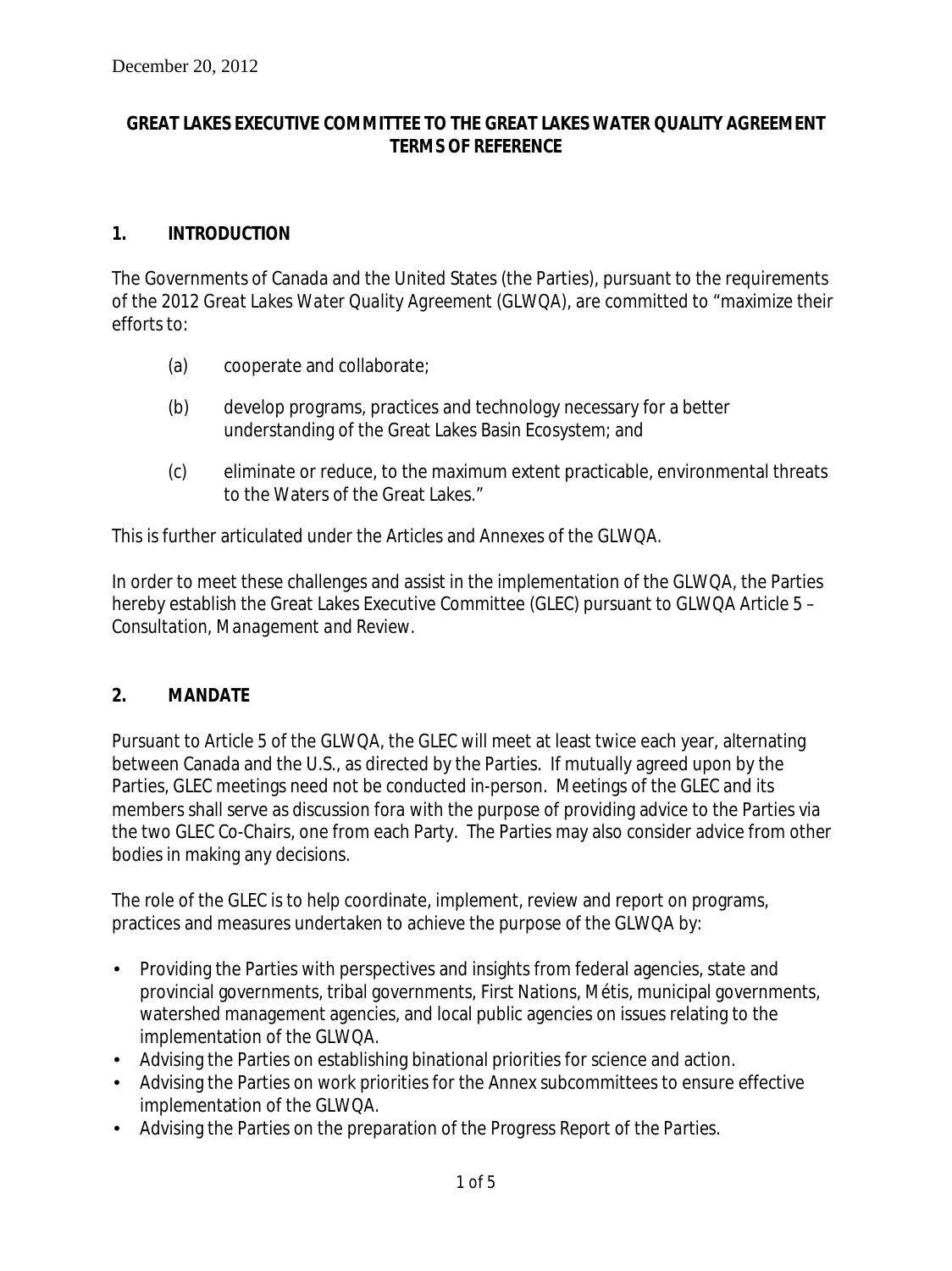- Recommending chemicals of mutual concern to the Parties.
- Providing a forum for the Parties and GLEC members to report on domestic and binational  $\mathbf{r}$ action and progress in the Great Lakes.
- $\mathbf{L}$ Providing a forum for the Parties to notify each other of planned activities that could lead to a pollution incident or that could have a significant cumulative impact on the Great Lakes.
- Providing a forum for non-member participants to provide input and advice, as appropriate. ä,

### **3. MEMBERSHIP**

The GLEC will be co-chaired by the Parties. Senior-level representatives from Canadian and U.S. entities that are responsible for decisions or actions that contribute to the implementation of the GLWQA and the achievement of its general and specific objectives will be invited to participate on the GLEC, including federal agencies, state and provincial governments, tribal governments, First Nations, Métis, municipal governments, watershed management agencies, and other local public agencies.

| <b>Canada Members</b>                                                                                                                                                                                                                                                | <b>United States Members</b>                                                                                                                                                                                                                                                 |
|----------------------------------------------------------------------------------------------------------------------------------------------------------------------------------------------------------------------------------------------------------------------|------------------------------------------------------------------------------------------------------------------------------------------------------------------------------------------------------------------------------------------------------------------------------|
| <b>Federal Agencies and Departments:</b>                                                                                                                                                                                                                             | <b>Federal Agencies and Departments:</b>                                                                                                                                                                                                                                     |
| Environment Canada - Canadian GLEC Co-<br>Chair<br>Aboriginal Affairs and Northern<br>Development Canada<br>Agriculture and Agri-Food Canada<br><b>Canadian Coast Guard</b><br><b>Fisheries and Oceans Canada</b><br>Foreign Affairs & International Trade<br>Canada | Environmental Protection Agency - U.S.<br>l,<br>GLEC Co-Chair<br>Department of Agriculture<br>Animal and Plant Health Inspection<br>Service<br><b>Forest Service</b><br>$\mathbf{r}$<br><b>Natural Resources Conservation</b><br>Service<br>Department of the Interior<br>×, |
| <b>Health Canada</b>                                                                                                                                                                                                                                                 | <b>Bureau of Indian Affairs</b>                                                                                                                                                                                                                                              |
| Infrastructure Canada<br>Natural Resources Canada                                                                                                                                                                                                                    | U.S. Fish & Wildlife Service<br>U.S. Geological Survey                                                                                                                                                                                                                       |
| Parks Canada                                                                                                                                                                                                                                                         | <b>U.S. National Park Service</b>                                                                                                                                                                                                                                            |
| <b>Public Works &amp; Government Services</b>                                                                                                                                                                                                                        | <b>Council on Environmental Quality</b><br>ä,                                                                                                                                                                                                                                |
| Canada                                                                                                                                                                                                                                                               | Department of Commerce<br>ä,                                                                                                                                                                                                                                                 |
| <b>Transport Canada</b>                                                                                                                                                                                                                                              | National Oceanic & Atmospheric                                                                                                                                                                                                                                               |
|                                                                                                                                                                                                                                                                      | Administration                                                                                                                                                                                                                                                               |
|                                                                                                                                                                                                                                                                      | Department of Defense<br>×,                                                                                                                                                                                                                                                  |
|                                                                                                                                                                                                                                                                      | U.S. Army Corps of Engineers                                                                                                                                                                                                                                                 |
|                                                                                                                                                                                                                                                                      | Department of Health and Human Services                                                                                                                                                                                                                                      |
|                                                                                                                                                                                                                                                                      | Agency for Toxic Substances and                                                                                                                                                                                                                                              |
|                                                                                                                                                                                                                                                                      | Disease Registry                                                                                                                                                                                                                                                             |
|                                                                                                                                                                                                                                                                      | Department of Homeland Security<br>×,                                                                                                                                                                                                                                        |
|                                                                                                                                                                                                                                                                      | U.S. Coast Guard                                                                                                                                                                                                                                                             |
|                                                                                                                                                                                                                                                                      | Department of Housing and Urban                                                                                                                                                                                                                                              |
|                                                                                                                                                                                                                                                                      | Development                                                                                                                                                                                                                                                                  |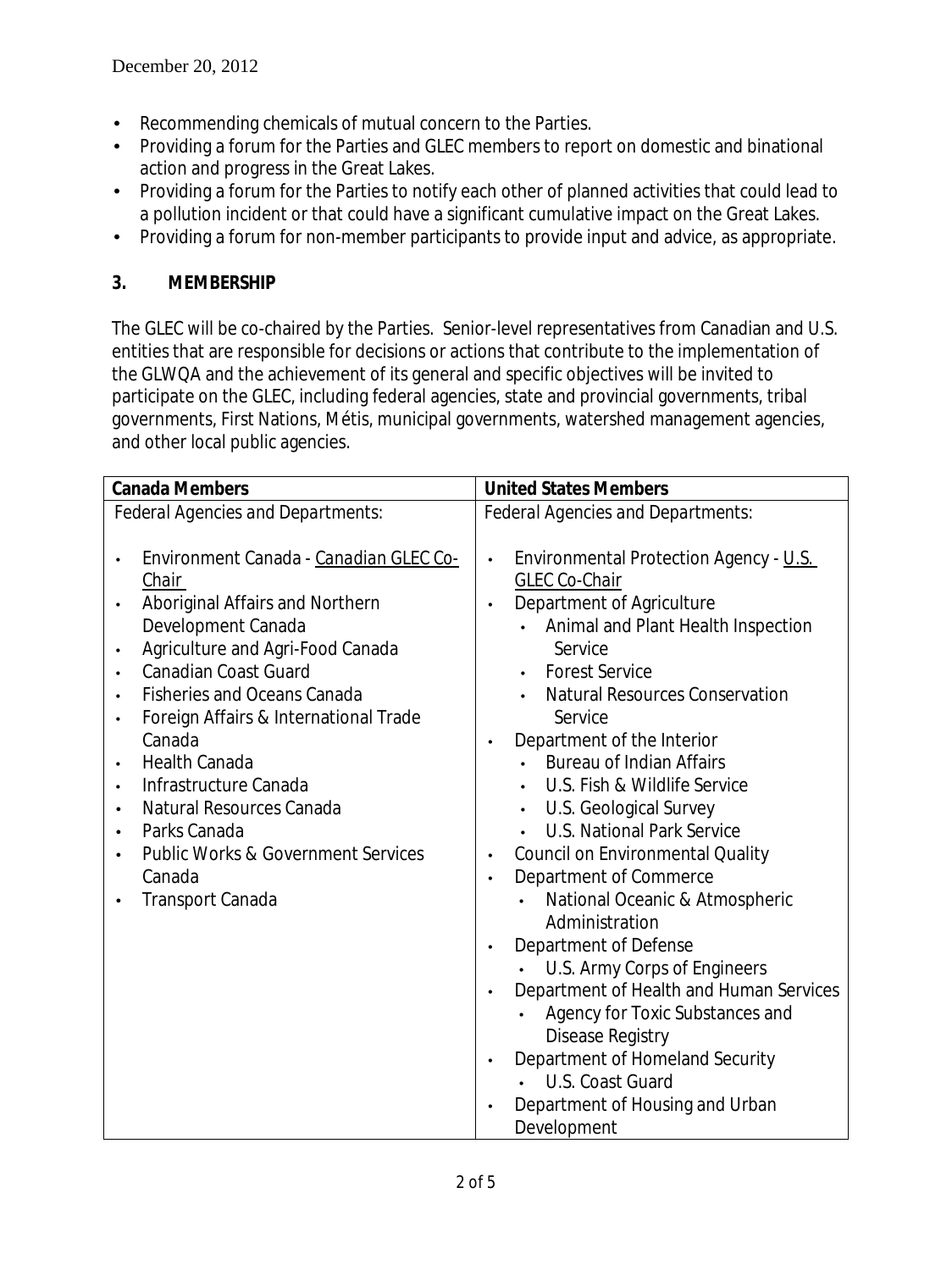|                                                                                                                                                                                 | Department of State<br>Department of Transportation<br>Federal Highway Administration<br><b>Maritime Administration</b>      |
|---------------------------------------------------------------------------------------------------------------------------------------------------------------------------------|------------------------------------------------------------------------------------------------------------------------------|
| Provincial Agencies<br>Ontario Ministry of Agriculture, Food and<br><b>Rural Affairs</b><br>Ontario Ministry of the Environment<br><b>Ontario Ministry of Natural Resources</b> | <b>States</b><br>Minnesota<br>Wisconsin<br><b>Illinois</b><br>Indiana<br>Michigan<br>Ohio<br>Pennsylvania<br><b>New York</b> |
| <b>First Nations</b><br>Métis                                                                                                                                                   | <b>Tribal Governments</b>                                                                                                    |
| Canadian Municipalities and/or their<br>representatives                                                                                                                         | U.S. Municipalities and/or their<br>representatives                                                                          |
| Canadian watershed and other local public<br>agencies and/or their representatives                                                                                              | U.S. watershed and other local public agencies<br>and/or their representatives                                               |

## **4. SECRETARIAT SUPPORT**

A Secretariat, composed of the Manager of the Great Lakes Environment Office, Environment Canada and the Director of the Great Lakes National Program Office, U.S. EPA, with the assistance of their respective staffs, shall support the GLEC Co-Chairs and have the following responsibilities:

- Preparations for GLEC meetings, including the development of:  $\ddot{\phantom{a}}$ 
	- an agenda, to be approved by the GLEC Co-Chairs, with input from members  $\mathcal{L}^{\mathcal{L}}$ and Annex subcommittee co-leads;
	- briefing packages; and  $\mathbf{r}$
	- meeting notices and summaries.
- Recording GLEC meeting results/minutes. t,
- Consolidating strategic input and advice provided during GLEC discussions.
- Tracking Annex subcommittee workplan activities. ÷.
- Managing GLEC agendas and tasks within the context of the Triennial Management Cycle l, and other strategic directions as provided by GLEC Co-Chairs.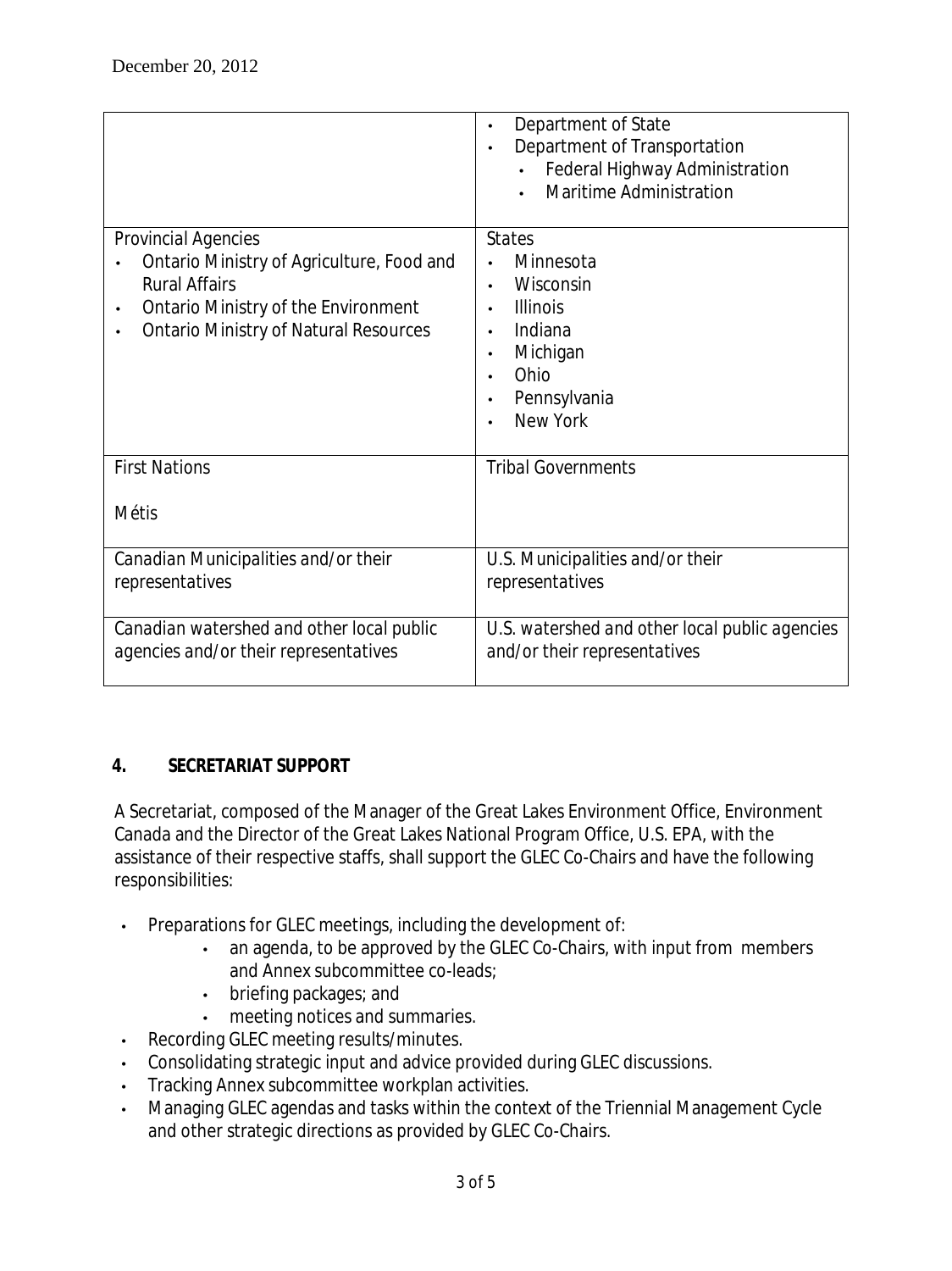- Overseeing and tracking progress and activities pursuant to the *GLWQA* Articles. l,
- Any other activities as determined by the GLEC Co-chairs necessary for binational  $\overline{a}$ coordination during the implementation of the *GLWQA*.

## **5. PROVINCE OF QUEBEC, COMMISSIONS AND OTHER OBSERVERS**

The Province of Quebec and the following Commissions shall be represented at GLEC meetings:

- Great Lakes Commission  $\mathbb{R}^2$
- Great Lakes Fishery Commission
- International Joint Commission

Non-governmental organizations interested in attending GLEC meetings may request observer status. Non-governmental organizations that have been recognized as Observers and that shall be represented at GLEC meetings are listed in Appendix A, which will be updated on an asneeded basis.

#### **6. GLEC MEETINGS**

GLEC meetings shall be open to the public.